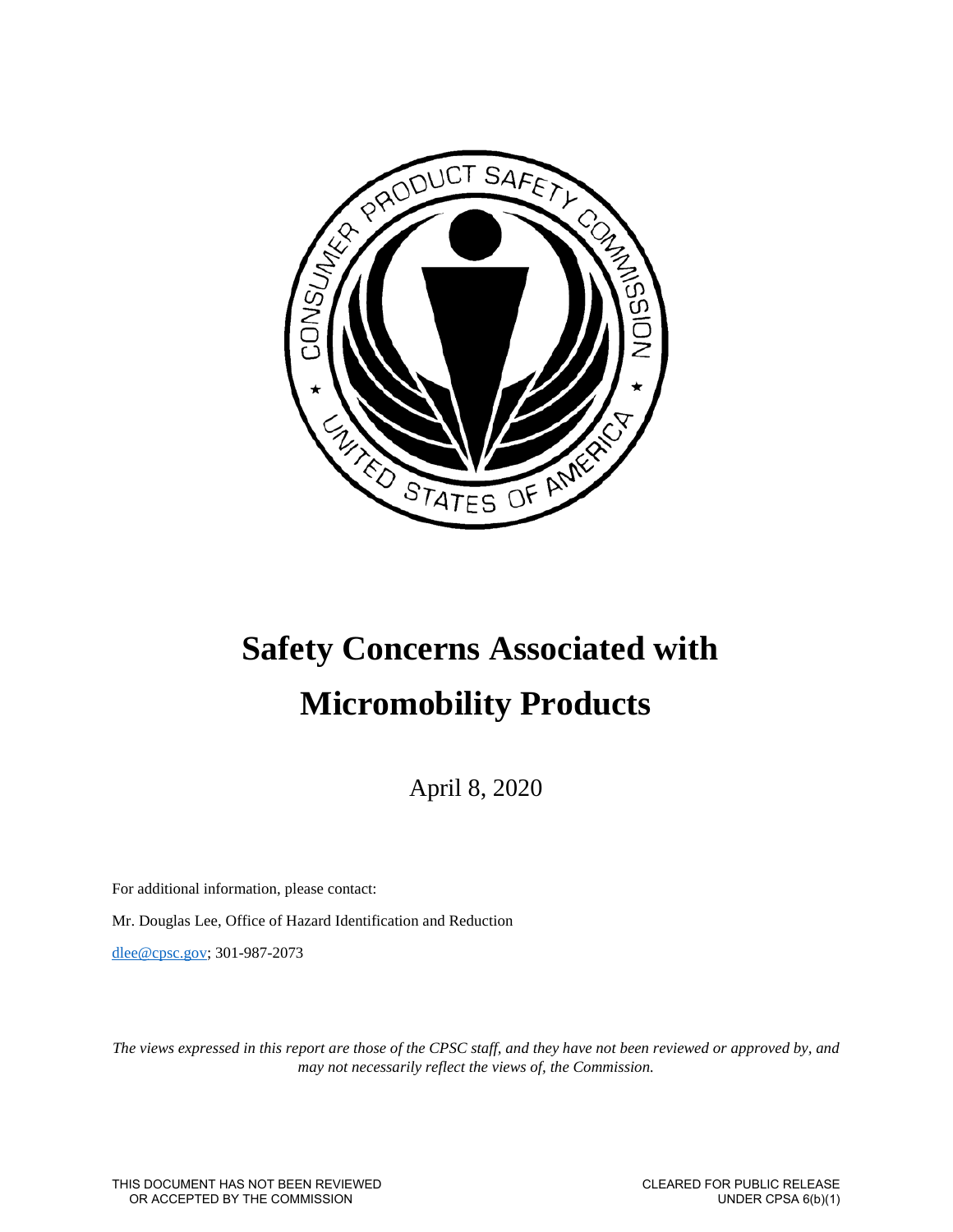*This report was written by the Risk Management Group, Office of Hazard Identification and Reduction. We would like to acknowledge and thank the Micromobility Team for their significant contributions to this report.* 

#### *Micromobility Team:*

Mark Bailey, Directorate for Economic Analysis Jacqueline Campbell, Directorate for Engineering Sciences Stephen Harsanyi, Directorate for Engineering Sciences Stephen Hopkins, Office of Compliance and Field Operations Mary House, Office of the General Counsel Jay Kadiwala, Directorate for Engineering Sciences Lawrence Mella, Directorate for Engineering Sciences Einstein Miller, Directorate for Laboratory Sciences James Tark, Directorate for Epidemiology Daniel Vice, Office of the General Counsel

#### *Risk Management Group:*

Patricia Adair, Director Scott Ayers, Voluntary Standards Specialist Susan Bathalon, Program Area Risk Manager, Children's Patricia Edwards, Voluntary Standards Coordinator Douglas Lee, Program Area Risk Manager, Electrical Dean LaRue, PSA and FOIA Coordinator Richard McCallion, Program Area Risk Manager, Mechanical, Recreational, Sports and Seniors Rohit Khanna, Program Area Risk Manager, Fire and Combustion Treye Thomas, Ph.D., Program Area Risk Manager, Chemical, Nano, and Emerging Materials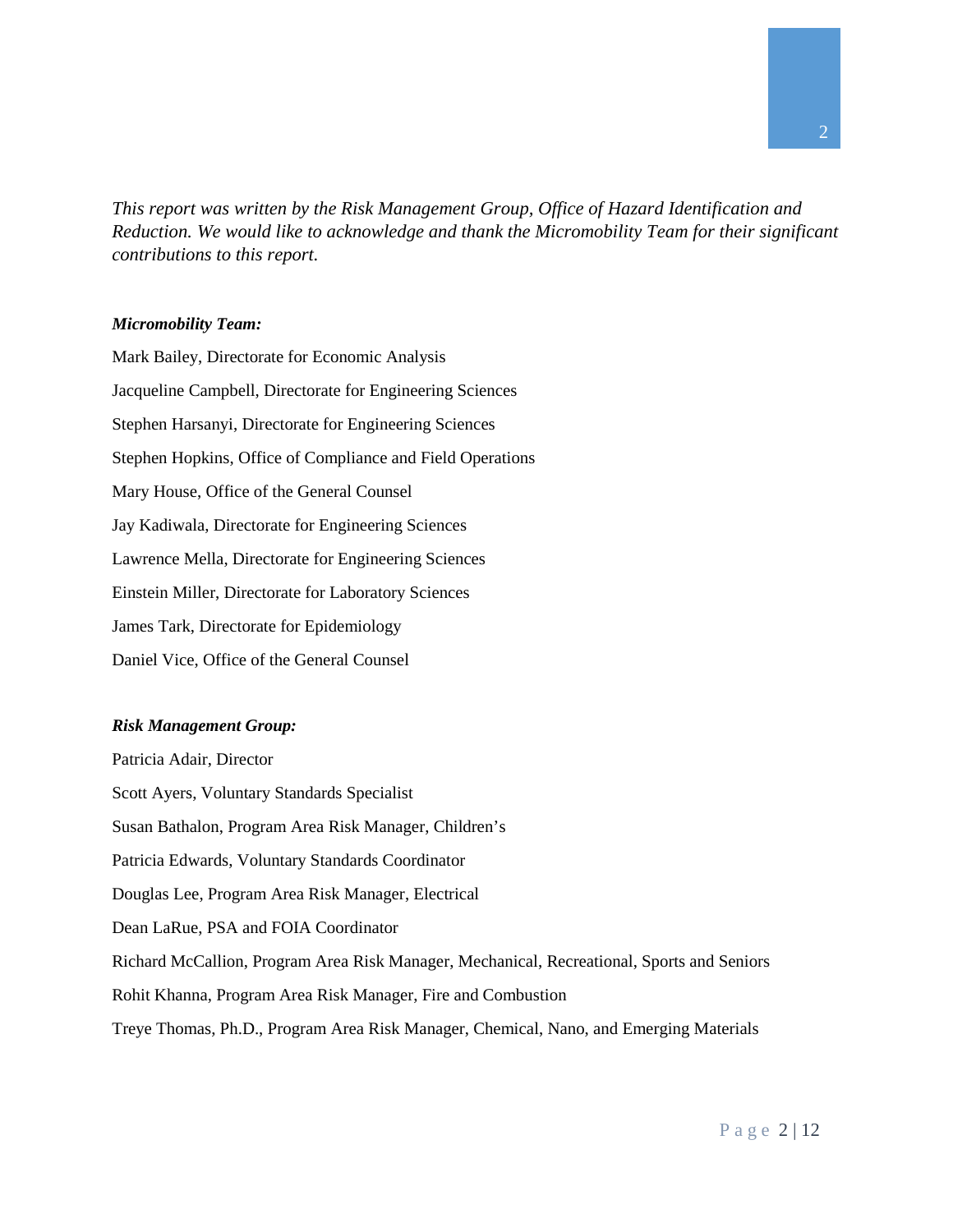## <span id="page-2-1"></span>**1 EXECUTIVE SUMMARY**

Use of micromobility products, including electric scooters, electric bicycles, and self-balancing scooters, has increased in recent years with the advancements in battery technology and the advent of commercial ride-sharing services. Consumers may also purchase their own micromobility products. These products are popular with consumers because, among other benefits, they are convenient for short-distance travel.<sup>[1](#page-2-0)</sup>

Internet access is needed to activate some consumer micromobility products, and it is required for many commercial ride-sharing products. These products can have the same data security vulnerabilities that could affect product safety as any other connected products.

The hazards associated with micromobility products, such as e-scooters, primarily fall into three broad areas: (1) mechanical, (2) electrical, and (3) human factors. The mechanical hazards consist of falls, including rider ejections due to frame or structural failures, and braking problems and collisions with motor vehicles, objects, and pedestrians. The electrical hazards include: fire and explosions due to battery failures, and mechanical battery-mounting issues, and falls and rider ejections due to electronic control (hardware and firmware) problems. The human factors hazards include, but are not limited to, the abovementioned risks associated with user expectations and reasonably foreseeable use cases, such as pertaining to user positioning (*e.g.,* probable forward body positioning due to handle placement and width of foot area) and the location and operation of emergency controls (*e.g.,* brakes), which affect the user's ability to respond safely in a dangerous situation.

These product hazards, in conjunction with riders unfamiliar with the products and local laws, contribute to consumer injuries. For example, consumers have reported variability in operation and performance across ride-sharing products, limited warnings and instructions, and poor maintenance. Riders also may be unfamiliar with local laws. Additionally, riders may be unfamiliar with how to ride the products and may lose their balance and fall off. Motorists may not yield to riders – just as we see with conventional bikes and scooters – leading to collisions.

To address the hazards associated with micromobility products, staff continues to work with ASTM International and Underwriters Laboratories (UL) to develop standards to address the hazards. Staff is planning a Micromobility Stakeholder Forum to take place later this fiscal year. A report from the Directorate of Epidemiology on injury data associated with micromobility products is also expected this fiscal year.

<span id="page-2-0"></span> <sup>1</sup> See<https://www.bcg.com/publications/2019/promise-pitfalls-e-scooter-sharing.aspx>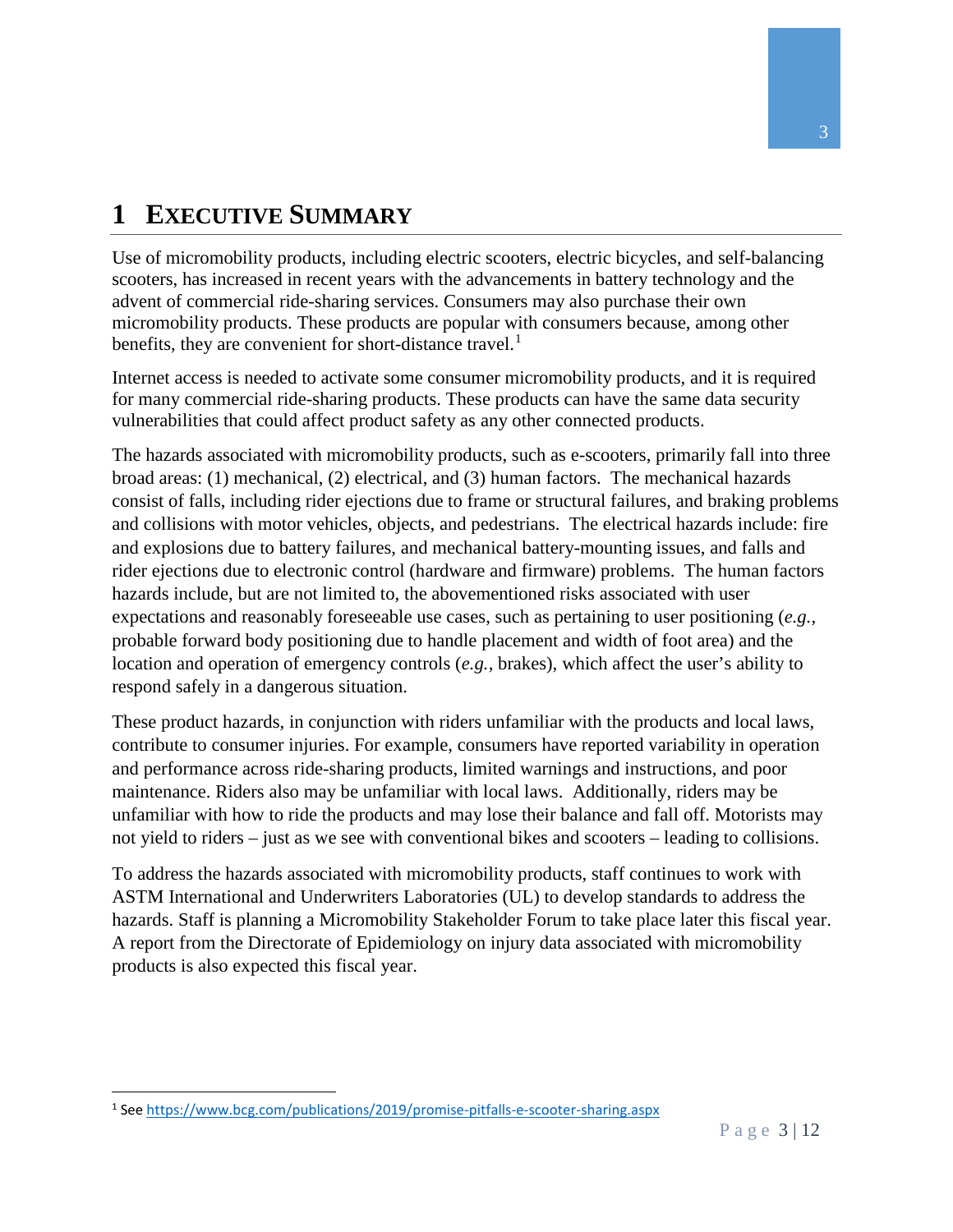#### **TABLE OF CONTENTS**

| 1 |     |  |  |
|---|-----|--|--|
| 2 |     |  |  |
|   | 2.1 |  |  |
|   | 2.2 |  |  |
|   | 2.3 |  |  |
| 3 |     |  |  |
| 4 |     |  |  |
| 5 |     |  |  |
| 6 |     |  |  |
|   | 6.1 |  |  |
|   | 6.2 |  |  |
|   | 6.3 |  |  |
|   | 6.4 |  |  |
| 7 |     |  |  |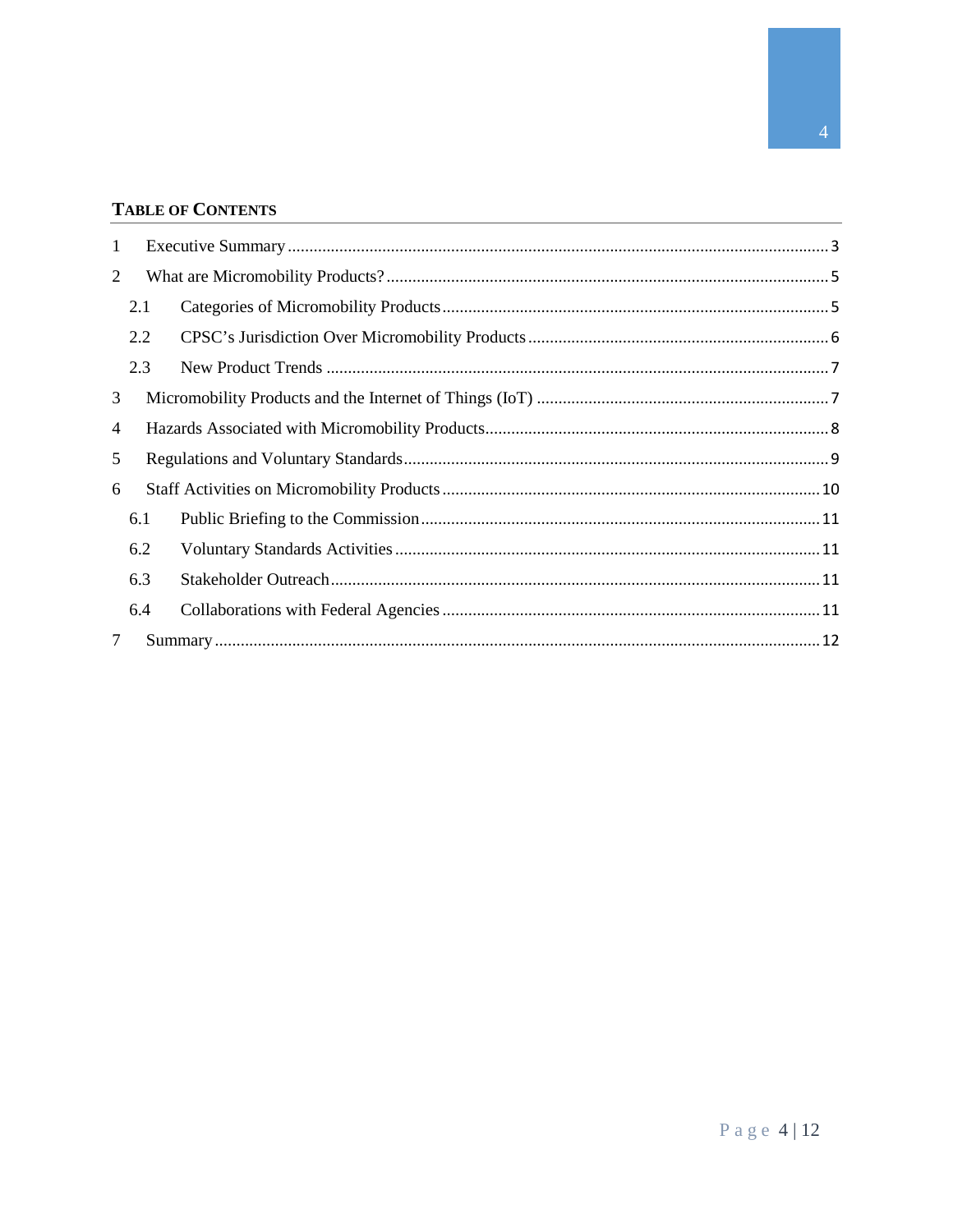### <span id="page-4-0"></span>**2 WHAT ARE MICROMOBILITY PRODUCTS?**

In January 2017, the Commission published a staff report, *Potential Hazards Associated with Emerging and Future Technologies*, [2](#page-4-2) which identified micromobility products, along with a number of emerging consumer products and technologies, as an area to analyze, prioritize, and possibly, manage for potential safety issues.

The Society of Automotive Engineers (SAE)<sup>[3](#page-4-3)</sup> defines "micromobility products" as motorized, low-speed, small-size transportation products for roadways, sidewalks, and paths. Micromobility products, including electric scooters (e-scooters), electric bikes (e-bikes), and self-balancing scooters, use electric motors as a power source made viable by advancements in rechargeable battery technology. These products are popular with consumers because they are convenient for short-distance travel.

Micromobility products, such as e-scooters, e-bikes, and self-balancing scooters are also used in commercial ride-sharing programs in cities, towns, and universities across the United States. Each micromobility product that is part of a ride-sharing program can be used by many different riders, multiple times a day.<sup>[4](#page-4-4)</sup> Some ride-sharing programs offer micromobility products that connect into docking stations for drop-off and pickup. Other programs use smartphone applications ("apps") that allow micromobility products to be dropped off and picked up anywhere within a defined area.

### <span id="page-4-1"></span>**2.1 CATEGORIES OF MICROMOBILITY PRODUCTS**

Micromobility products are categorized as standing or sitting e-scooters, e-bikes, and e-skateboards, selfbalancing scooters, including single and three to four-wheel products and variations.

E-bikes, are further categorized into three classes:

- Class 1: pedal assisted, with speeds less than 20 mph and less than 750 watts of power
- Class 2: throttle assisted, with speeds less than 20 mph and less than 750 watts of power
- Class 3: pedal assisted with speeds less than 28 mph and less than 750 watts of power

E-skateboards, self-balancing scooters and their variations, are typically limited to less than 20 mph; however, some of these products go to 30 mph.

<span id="page-4-2"></span> <sup>2</sup> *See* [https://www.cpsc.gov/s3fs-](https://www.cpsc.gov/s3fs-public/Report%20on%20Emerging%20Consumer%20Products%20and%20Technologies_FINAL.pdf)

[public/Report%20on%20Emerging%20Consumer%20Products%20and%20Technologies\\_FINAL.pdf](https://www.cpsc.gov/s3fs-public/Report%20on%20Emerging%20Consumer%20Products%20and%20Technologies_FINAL.pdf)

<span id="page-4-3"></span><sup>3</sup> *See* <https://www.sae.org/> for additional information on SAE and micromobility products.

<span id="page-4-4"></span><sup>4</sup> Micromobility in Cities. A History and Policy Overview. National League of Cities (NLC).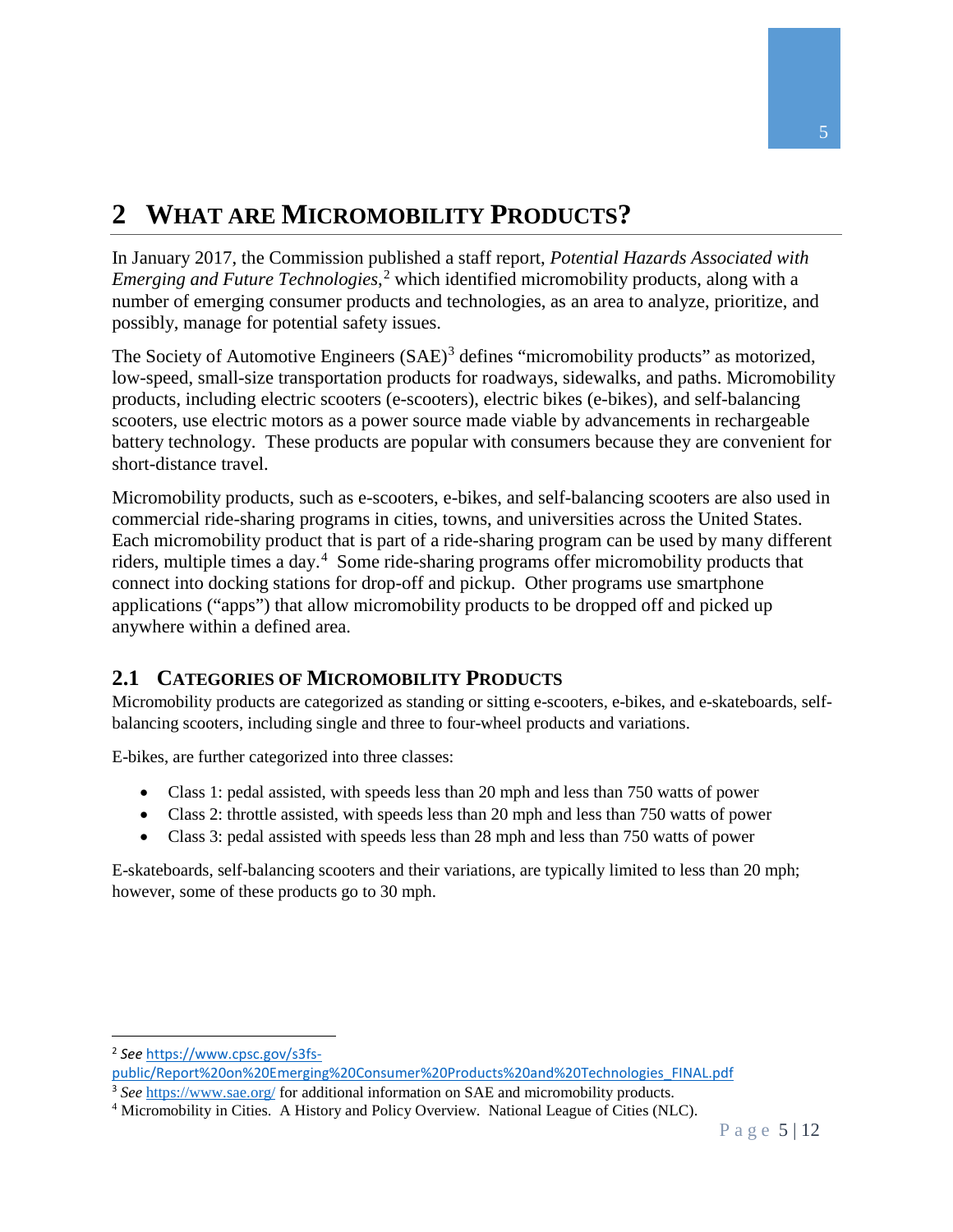

Sandt, L., Pedestrian and Bicycle Information Center, Chapel Hill, NC. [http://pedbikeinfo.org/cms/downloads/PBIC\\_Brief\\_MicromobilityTypology.pdf](http://pedbikeinfo.org/cms/downloads/PBIC_Brief_MicromobilityTypology.pdf)

#### <span id="page-5-0"></span>**2.2 CPSC'S JURISDICTION OVER MICROMOBILITY PRODUCTS**

CPSC has jurisdiction over consumer products, which include micromobility products that the National Highway Traffic Safety Administration (NHTSA) does not consider to be a "motor vehicle" under its jurisdiction.<sup>[5](#page-5-1)</sup> NHTSA guidance advises that the following micromobility products are not considered "motor vehicles": (1) scooters lacking seats that are operated in a stand-up mode; (2) scooters that are incapable of a top speed of 20 mph or greater; and (3) electric bicycles with operable pedals, and an electric motor of 750 watts or less, whose maximum speed on a paved level surface, when powered solely by such a motor while ridden by an operator who weighs 170 pounds, is less than 20 mph.<sup>[6](#page-5-2)</sup> Accordingly, these micromobility products fall within CPSC's jurisdiction. Additionally, by statute, CPSC has jurisdiction over low-speed bicycles, which is codified in CPSC's bicycle regulations. 15 U.S. Code § 2085; 16 CFR § 1512.2(a)(2). Pedal-assisted micromobility products, even if they can exceed 20 mph, that are not capable of continued self-propulsion, fall within CPSC's jurisdiction.<sup>[7](#page-5-3)</sup> CPSC staff will continue to work with NHTSA on jurisdictional issues as they arise.

Another micromobility product that is not considered to be a consumer product within the CPSC's jurisdiction is a mobility scooter for medical use, which is under the jurisdiction of the U.S. Food and

<span id="page-5-1"></span> <sup>5</sup> By statute, a "motor vehicle" under NHTSA's jurisdiction is "a vehicle driven or drawn by mechanical power and manufactured for use on public streets, roads, and highways, but does not include a vehicle operated only on a rail line." 49 U.S.C. 30102. NHTSA's jurisdictional analysis focuses on a product's on-road capabilities. Accordingly, mopeds, scooters, and motorcycles that are intended for on-road use, having a top speed greater than 20 mph and at least one other street-ready component, such as head lights, side mirrors, or brake lights, are under NHTSA's jurisdiction.

<span id="page-5-2"></span><sup>6</sup> *See* [https://www.nhtsa.gov/importing-vehicle/importation-and-certification-faqs-0.](https://www.nhtsa.gov/importing-vehicle/importation-and-certification-faqs-0)

<span id="page-5-3"></span><sup>7</sup> *See, for example*, NHTSA's guidance at: [https://www.nhtsa.gov/interpretations/07-001825as.](https://www.nhtsa.gov/interpretations/07-001825as)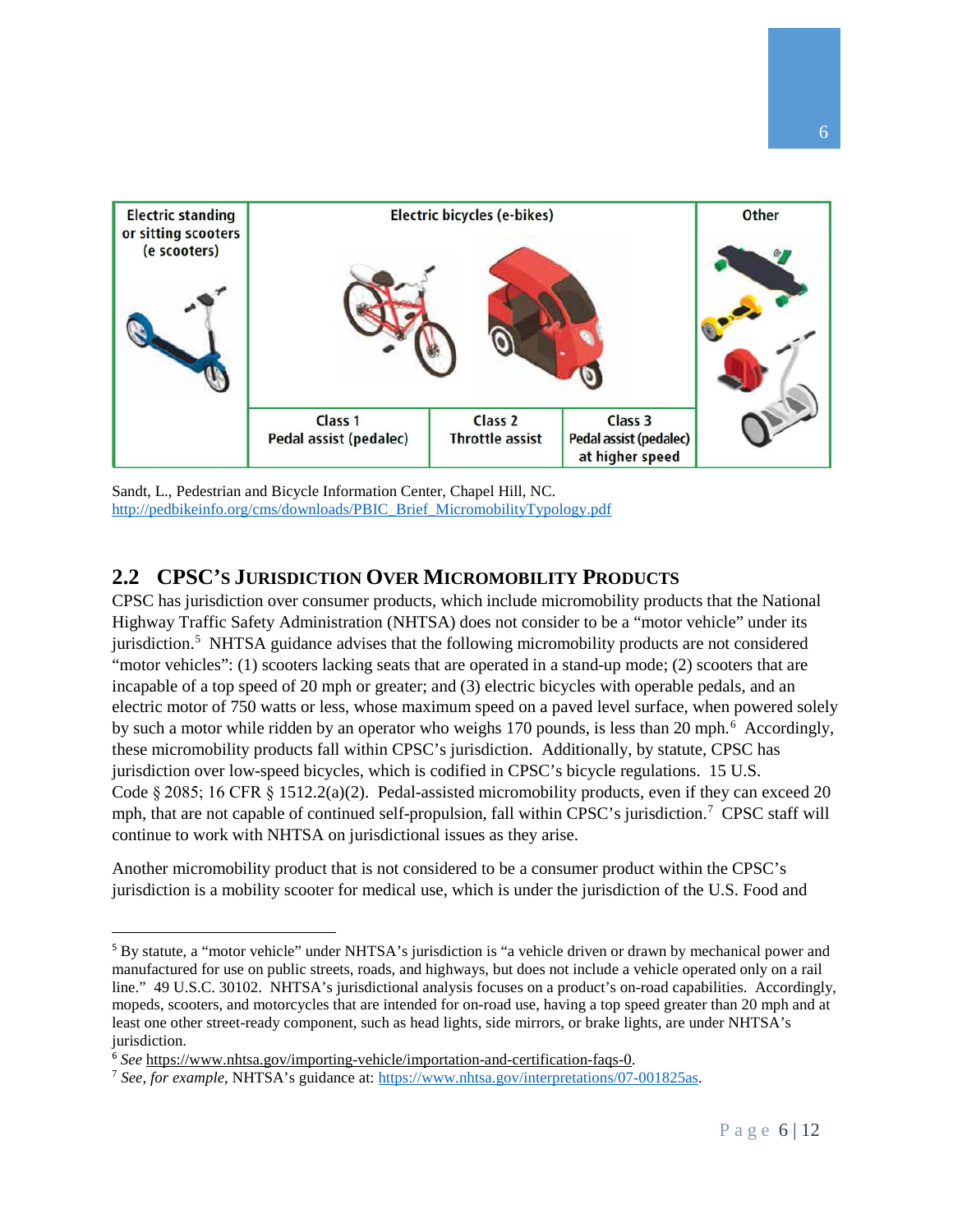Drug Administration (FDA). Finally, some consumer mobility products that are generally within CPSC's jurisdiction are not considered micromobility products within the scope of this report, including golf carts, battery-powered ride-on toys, and go-carts.

### <span id="page-6-0"></span>**2.3 NEW PRODUCT TRENDS**

Micromobility products have grown in popularity over the past several years. New developments in battery technologies, such as higher energy density lithium-ion batteries, have made micromobility products more affordable, more powerful, easier to charge, and lighter weight. With the advent of the "sharing economy," commercial ride-sharing programs have expanded in cities, towns, and universities.

This trend has led to more micromobility products and their riders co-existing with motor vehicles on streets and with pedestrians on sidewalks. Although this access has improved transportation options available to many people, injuries have also occurred, due to impacts, falls, and other hazards.

### <span id="page-6-1"></span>**3 MICROMOBILITY PRODUCTS AND THE INTERNET OF THINGS (IOT)**

Internet access is needed to activate some consumer micromobility products, and it is required for many ride-sharing products. These products can have the same data security vulnerabilities that may affect product safety as any other connected products.

Using ride-sharing products can be convenient for many consumers. The consumer downloads the company's "app" on a mobile device, enters their payment information into the app, locates a nearby product, and unlocks the product for use. The consumer can then ride anywhere within the geo-fence area establish by the rideshare company. When the rider is finished using the product, the rider returns the product to a dock, if applicable, or leaves the product where they finish using it, closing out the use in the app.

As with other connected products, staff is concerned that consumer safety may be compromised through poor software and firmware design or maintenance, remote updating, or loss of communications, resulting in operational control (*e.g.,* braking/acceleration) or batterymanagement problems that could be hazardous to riders. Staff also recognizes that product safety could be impacted by malicious attack. Therefore, it is important for these products to have robust cybersecurity protection. On the positive side, staff also recognizes that software updates can be used to improve product safety, instructions, and alerts.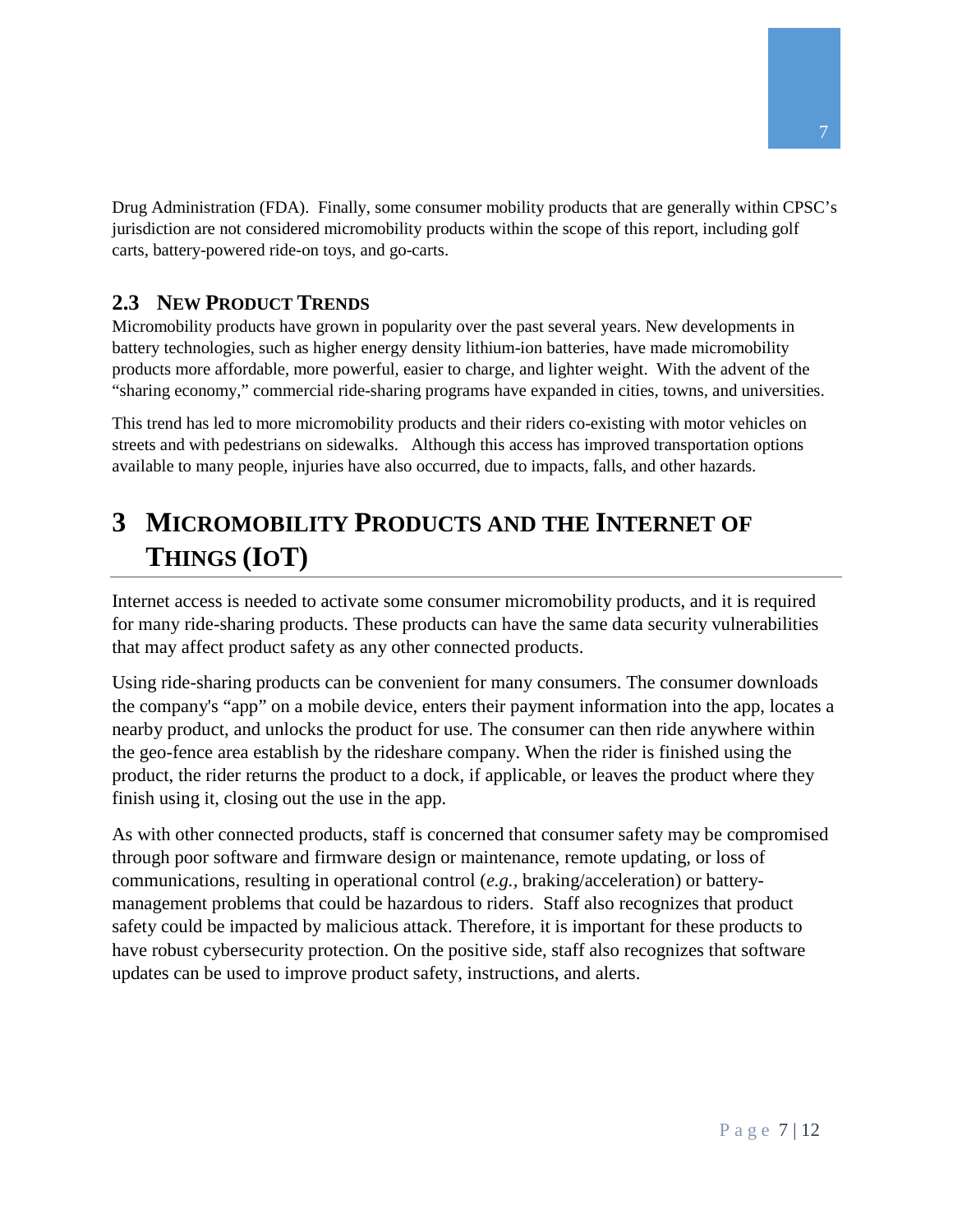Data Security and the concept of product hazardization is described more fully in the recent staff report: *Status Report to the Commission on the Internet of Things and Consumer Product Safety*. [8](#page-7-1)

### <span id="page-7-0"></span>**4 HAZARDS ASSOCIATED WITH MICROMOBILITY PRODUCTS**

Hazards associated with micromobility products generally fall into three broad hazard areas: (1) mechanical, (2) electrical, and (3) human factors. In general, the mechanical hazards include falls; collisions with motor vehicles, objects, and pedestrians; frame or structural failures; and braking issues. The electrical hazards include battery-charging issues, fires from mechanical battery mounting issues (battery short-circuiting), and braking issues due to problems with software. The human factors hazards include, but are not limited to, the abovementioned risks, associated with user expectations and reasonably foreseeable use cases, such as those pertaining to user positioning (*e.g.,* probable forward body positioning due to handle placement and width of foot area) and the location or operation of emergency controls (*e.g.,* brakes), which affect the user's ability to respond safely in a crisis situation.

The mechanical, electrical, and human factors considerations are paramount to understanding and addressing hazards associated with micromobility products and preventing injuries involving these products. For example, staff has reviewed numerous incident reports involving problems with e-scooter brakes, such as mechanical, electrical, and usage-error-based brake failure, unexpected braking, and variability in operation of brakes and braking distance/response. Often, these issues can be attributed to problematic product-design features, resolved via design changes, safeguarding measures, and, in some cases, through safety information. Riders, particularly new or intermittent riders, such as those using rideshare devices, may be unfamiliar with the specific product's controls and capabilities, contributing to collisions with objects, pedestrians, and other motorists. Micromobility products can be designed to help increase response time and limit mistakes and consequences of mistakes, such as secondary braking mechanisms and intuitive interfaces. Other concerns include riders potentially being unfamiliar with local laws and riders choosing to forego helmets and other safety equipment. Safety information pertaining to these issues can be included with the products and in efforts to raise public awareness, and again, design properties can help to reduce or prevent injury.

In reviewing incident data, staff is aware of three deaths from two battery-related incidents with self-balancing scooters and two deaths due to falls. From 2015 through March 2019, there were more than 330 fire-related incidents associated with charging and riding self-balancing scooters,

l

<span id="page-7-1"></span><sup>8</sup> Status Report to the Commission on the Internet of Things and Consumer Product Safety. September 2019. [https://www.cpsc.gov/s3fs-public/Status-Report-to-the-Commission-on-the-Internet-of-Things-and-Consumer-](https://www.cpsc.gov/s3fs-public/Status-Report-to-the-Commission-on-the-Internet-of-Things-and-Consumer-Product-Safety.pdf)[Product-Safety.pdf](https://www.cpsc.gov/s3fs-public/Status-Report-to-the-Commission-on-the-Internet-of-Things-and-Consumer-Product-Safety.pdf)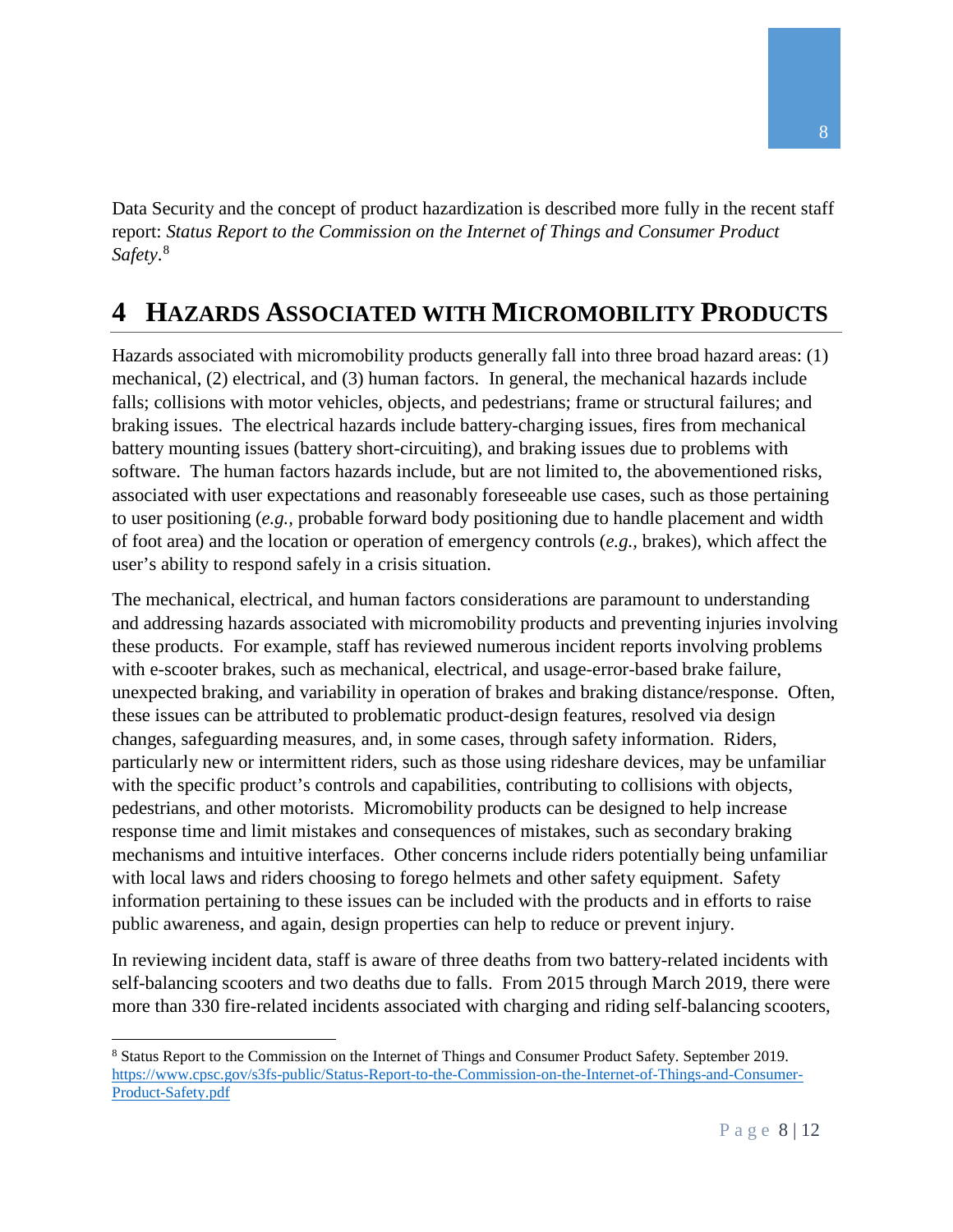leading to more than \$9 million in property damage. In addition, consumer use of self-balancing scooters led to more than 70,000 emergency room visits from 2015 through 2018, with approximately 90 percent from falls (*e.g*., unspecified falls, loss of balance or sudden stops/starts), and approximately 13 percent of these injuries categorized as head injuries, about 40 percent arm injuries, 38 percent fractures, 18 percent contusions, and 16 percent sprains or strains.

The vast majority of these fire and fall incidents from consumer products are associated with products manufactured prior to the development of voluntary standards for e-micromobility products. The electrical voluntary standard, UL 2272 (see section 5), along with CPSC's letter urging manufacturers, importers, distributors, and retailers of self-balancing scooters to certify their product to the voluntary standard, has shown to be effective, based on no known substantial fires associated with products certified to the voluntary standard.<sup>[9](#page-8-1)</sup>

The estimated number of annual e-bike incidents is about 20,000, based on reports identified with the e-bike code for NEISS.<sup>10</sup> Additionally, staff believes that some of the estimated 457,000 annual bicycle injuries and more than 1000 deaths may include e-bikes, depending on how the incident was reported.

E-bikes, e-scooters, and self-balancing scooters are used in roadways and on sidewalks, and they may be used in potentially more congested areas, if used for commuting. Helmet use is limited, which likely increases the severity of some head-injury incidents when they occur. The Directorate for Epidemiology will complete a report on micromobility product incident data in FY2020.

### <span id="page-8-0"></span>**5 REGULATIONS AND VOLUNTARY STANDARDS**

The local rules for use of commercial micromobility products are not always clear to consumers. As shared-riding services – like those for e-bikes and e-scooters – have grown in cities, towns, and universities, many local jurisdictions have established their own rules. For example, some localities permit street use and prohibit use on sidewalks; other localities prescribe just the opposite. The difference in usage requirements may cause confusion for consumers who are using these ride-sharing services in multiple localities.

<span id="page-8-1"></span>l <sup>9</sup> *See* CPSC letter to manufacturers, importers, distributors, and retailers of self-balancing scooters: [https://www.cpsc.gov/s3fs-public/Hoverboard-Letter\\_Kaye\\_signed\\_2.22.18.pdf.](https://www.cpsc.gov/s3fs-public/Hoverboard-Letter_Kaye_signed_2.22.18.pdf)

<span id="page-8-2"></span><sup>&</sup>lt;sup>10</sup> The National Electronic Injury Surveillance System (NEISS) is a data-collection system. Data are collected from approximately 100 hospitals across the United States and then weighted to provide consumer injury estimates nationwide. <https://www.cpsc.gov/Research--Statistics/NEISS-Injury-Data>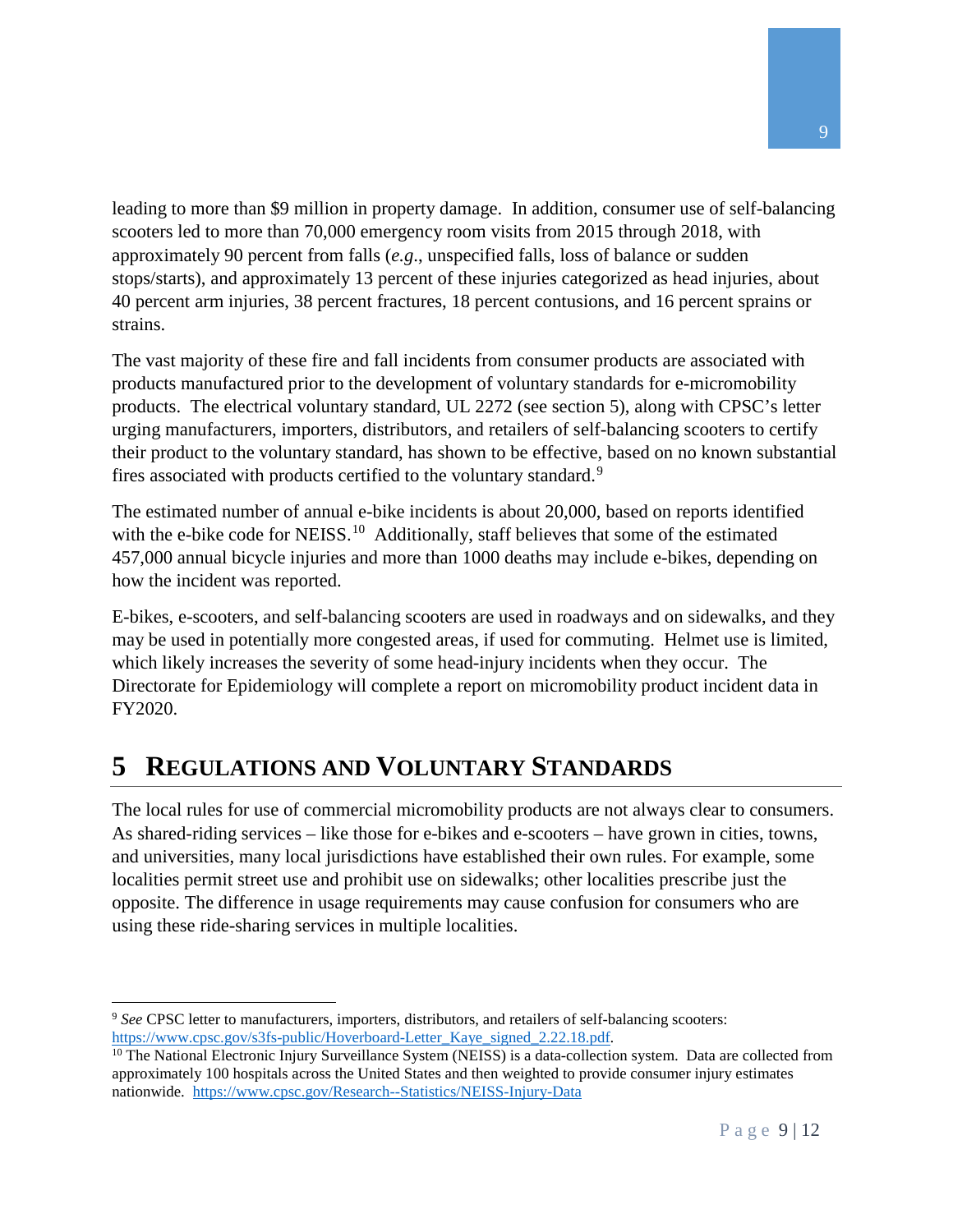The CPSC has a regulation that covers the mechanical requirements for bicycles and e-bicycles (less than 20 mph) at 16 CFR part 1512, *Requirements for Bicycles*. However, this regulation does not include electrical requirements, other than to limit the speed of the e-bicycle for mechanical structure and safety requirements.

Similarly, many ASTM International, European Committee for Standardization (CEN), and International Organization for Standardization (ISO) voluntary standards for bicycle types and conditions provide requirements for mechanical safety. Some of these voluntary standards also include limited electrical requirements for e-bicycles.

To address the mechanical hazards associated with micromobility products, staff participates in the following voluntary standards activities:

- ASTM F2641-08 (reapproved 2015). *Standard consumer safety specification for recreational powered scooter and pocket bikes,*
- ASTM F2642-08 (reapproved 2015) *Standard consumer safety specification for safety instructions and labeling for recreational powered scooters and pocket bikes,*
- ASTM F15.58 *Draft Standard consumer safety specification for self-balancing scooters (hoverboards),* and
- ASTM F15.58 *Draft Standard commercial electric-powered scooters for adults (commercial ride-sharing).*

Staff also actively participated in developing the following Underwriters Laboratories (UL) standards:

- UL 2272 *Standard for electrical systems for personal e-mobility devices*. (Staff notes this standard needs to be revised to include commercial ride-sharing products), and
- UL 2849 *Standard for electrical systems for e-bikes* (Staff notes this standard needs to be revised to include commercial ride-sharing products).

In addition, staff is aware of two other international standards for e-bikes:

- EN 15194: EPAC Electrically power-assisted cycles (2017), and
- ISO 4210-10 Safety standard for e-bikes (draft).

### <span id="page-9-0"></span>**6 STAFF ACTIVITIES ON MICROMOBILITY PRODUCTS**

Staff has conducted and continues to engage in a range of activities focusing on micromobility products. The following is a brief summary of staff efforts.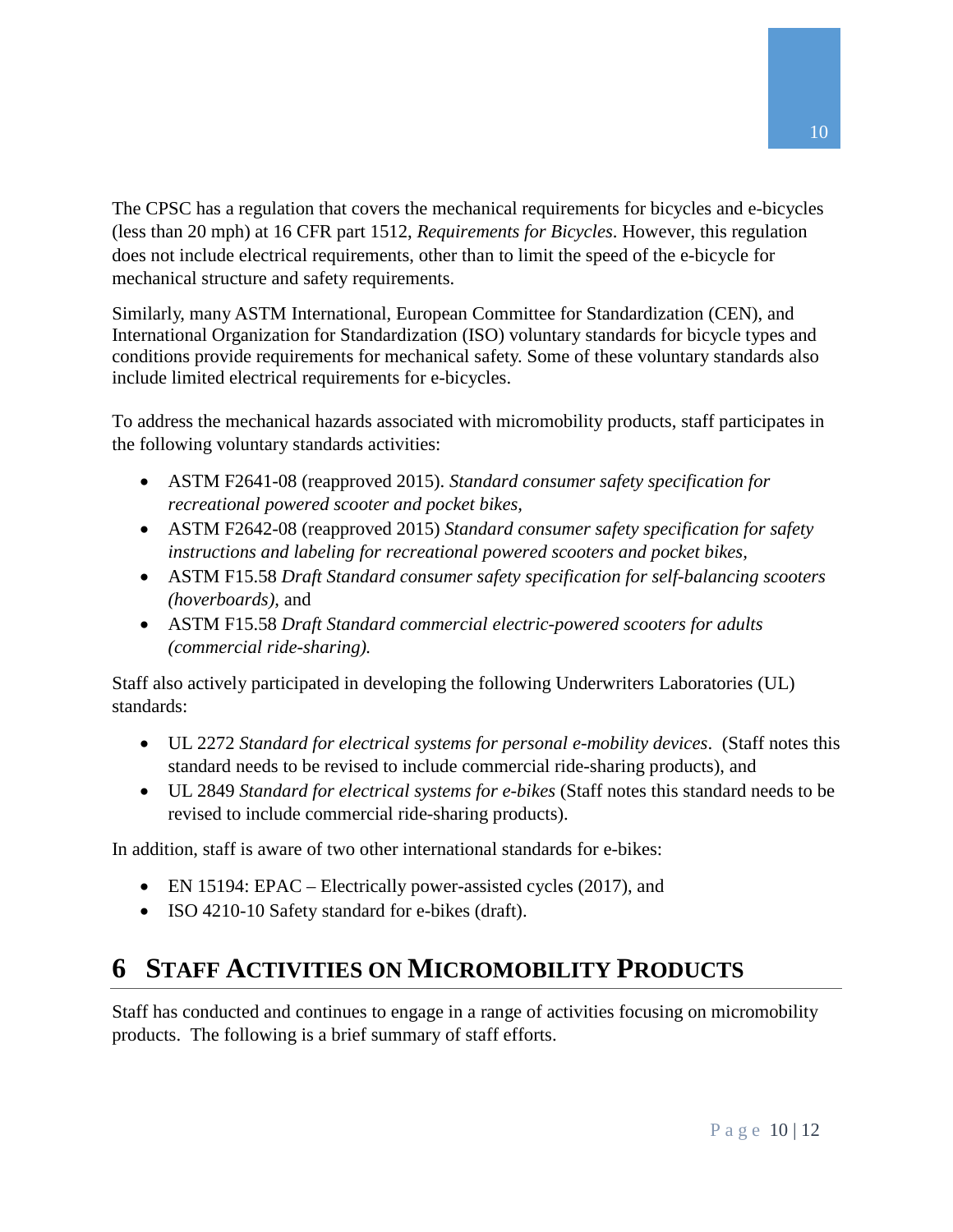### <span id="page-10-0"></span>**6.1 PUBLIC BRIEFING TO THE COMMISSION**

On February 26, 2020, staff briefed the Commission on the potential hazards and risks associated with micromobility products.

### <span id="page-10-1"></span>**6.2 VOLUNTARY STANDARDS ACTIVITIES**

Staff participates in standards development for the safety of micromobility products, as discussed in section 5 of this report. Staff is participating in ASTM work item, WK 70724, *New Specification for Commercial Electric-Powered Scooters for Adults*, to develop performance requirements specific to commercial e-scooters for use in ride-sharing applications. In a recent letter to the ASTM F15.58 Subcommittee on Powered Scooters and Skateboards, staff asked ASTM to consider addressing the following topics for this new standard: brake failures, electrical and thermal-related events, software issues, durability (fatigue testing), dynamic and static load testing, environmental conditions, and warning labels and instructions. Additionally, staff provided data that was presently available to support the review of these topics.

Staff will continue work on work item WK 57360 to complete ASTM F15.58 *Draft Standard Consumer Safety Specification for Self-Balancing Scooters (Hoverboards).* Staff will also work with ASTM F15.58 to revise ASTM F2641-08 (reapproved 2015) and ASTM F2642-08 (reapproved 2015) to address new lithium-ion battery products and other hazards associated with children's e-scooters.

Staff will also work with UL or other electrical voluntary standards developers to improve electrical system standards for micromobility products. Specifically, staff will work with industry to address hazards associated with shared-use products.

### <span id="page-10-2"></span>**6.3 STAKEHOLDER OUTREACH**

The CPSC will hold a stakeholder forum on micromobility products later this fiscal year. The goal of the forum is to provide staff with information on the micromobility product market, hazards, risks, and risk reduction efforts that will assist staff in making recommendations for improving consumer safety of these products.

### <span id="page-10-3"></span>**6.4 COLLABORATIONS WITH FEDERAL AGENCIES**

Staff continues to collaborate with micromobility product federal agency stakeholders. For example:

- Staff is coordinating with the U.S. DOT, including the National Highway Traffic Safety Administration (NHTSA), and the National Transportation Safety Board (NTSB), to review jurisdictional issues and to manage specific agency activities to address safety of these products when used on streets and public areas.
- Through an interagency agreement (IAA), staff has been collaborating with the Naval Surface Warfare Center Carderock Division, leveraging their battery expertise with CPSC staff product safety knowledge to address hazards. The IAA supports compliance activity, voluntary standards, and participation in federal working groups.